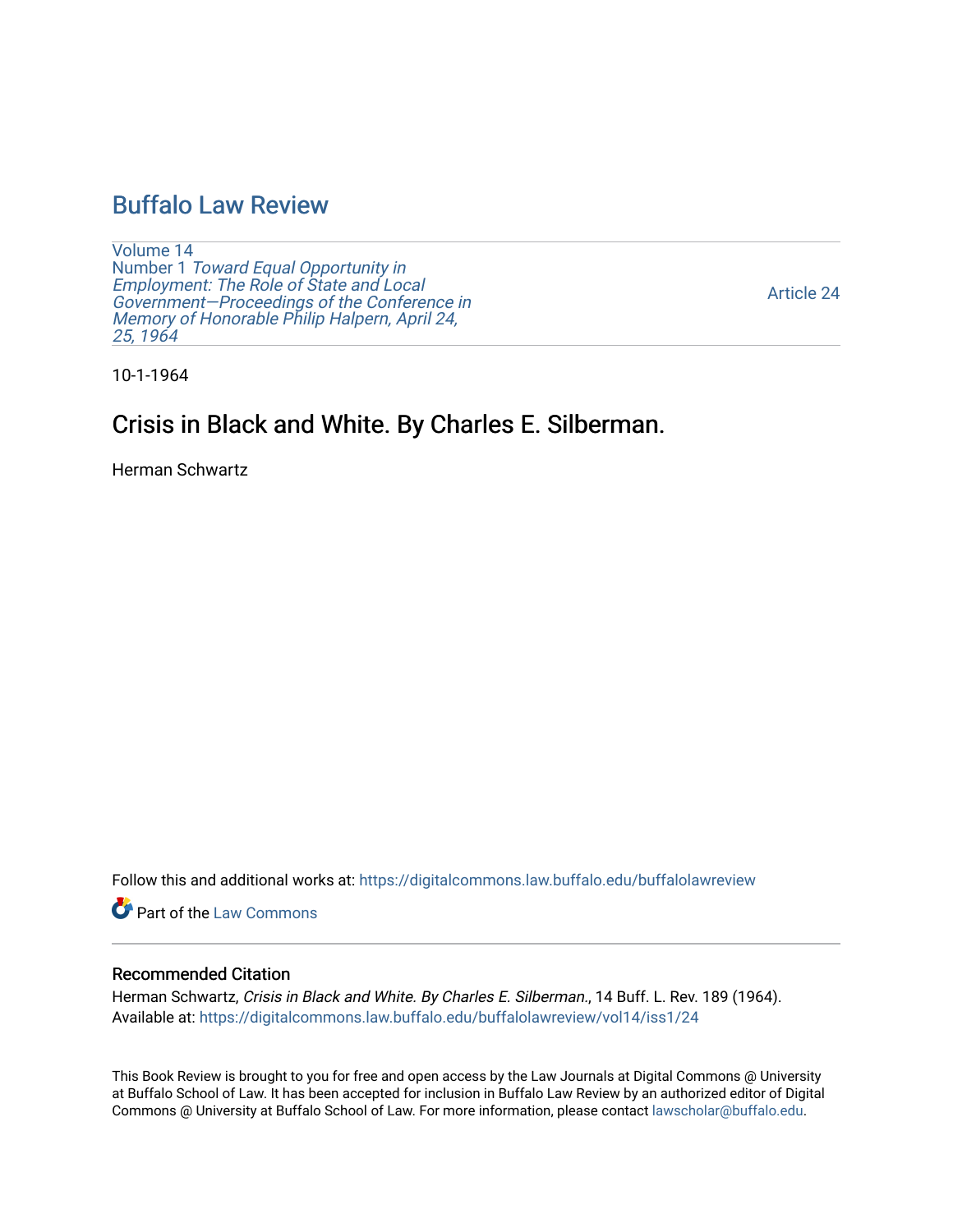## BOOK REVIEW

Cnss IN BLACK **AND** WHIm. By Charles **E.** Silberman. New York: Random House, 1964. **Pp.** xii, 370. **\$5.95.**

*Crisis in Black and White* is an attempt to survey and analyze the racial problem in the North. It is a fine book-balanced, perceptive, extremely informative and always absorbing.

Mr. Silberman's major theme is that slavery and racism are still the dominant force in American society. In the North, this has caused *"...* **.** every urban problem **...** [to be] bound up in some way with the problems of race and racism" **(p.** x). In part, this is because our cities are becoming more and more Negro, as the Negro migration from the South and the white migration to the suburbs both continue, and as the Negro birth rate remains high. In part also, this is because of the dead hand of slavery which lies heavy on both Negro and white.

Some of these problems, notes Mr. Silberman, are in fact common to all immigrant groups; newcomers almost always account for a disproportionately high percentage of the crime and other troubling statistics of an urban community. **Up** to now the great function of the cities has been to change these statistics and to "equip [the newcomers] to take their places as fully participating members of United States society" **(p.** 19). In view of this, some observers have concluded that the problems faced **by** Negroes are not too different from those faced **by** other immigrant groups and that in time the cities will succeed in "acculturating" the Negro just as cities have acculturated earlier newcomers. It is simply a matter of time.<sup>1</sup>

Mr. Silberman rejects this thesis. Although some of the problems are indeed similar to those of earlier immigrants, the American Negro has experienced hundreds of years of dehumanizing slavery and subordination. The ravages of our "peculiar institution" were unchecked **by** any legal or other institutional protections, as in Latin America. In the South, Negroes were treated not like men and women but like living chattels; in the North, the Negro fared somewhat better. Mr. Silberman briefly sketches some appalling items of this history.2 The purpose was always the same in both sections: to keep the Negro inferior thereby justifying and perpetuating slavery. He concludes:

**<sup>1.</sup>** This theory is ascribed to Professors Philip M. Hauser of the University of Chicago and Oscar Handling of Harvard. The former is quoted as saying: "The problems which confront the Negro today although perhaps differing in degree, are essentially the same kinds of problems which confronted our migrant groups in the past" (quoted at **p.** 36).

<sup>2.</sup> Mr. Silberman quotes the following advertisement in a New Orleans newspaper (ca. **1830):**

NEGROES FOR SALE-A negro woman, 24 years of age, and her two children, one eight and the other three years old. Said negroes will be sold SEPARATELY or together, as desired. The woman is a good seamstress. She will be sold low for<br>cash, or EXCHANGED FOR GROCERIES. For terms, apply to Mathew Bliss & **Co. (p. 90)**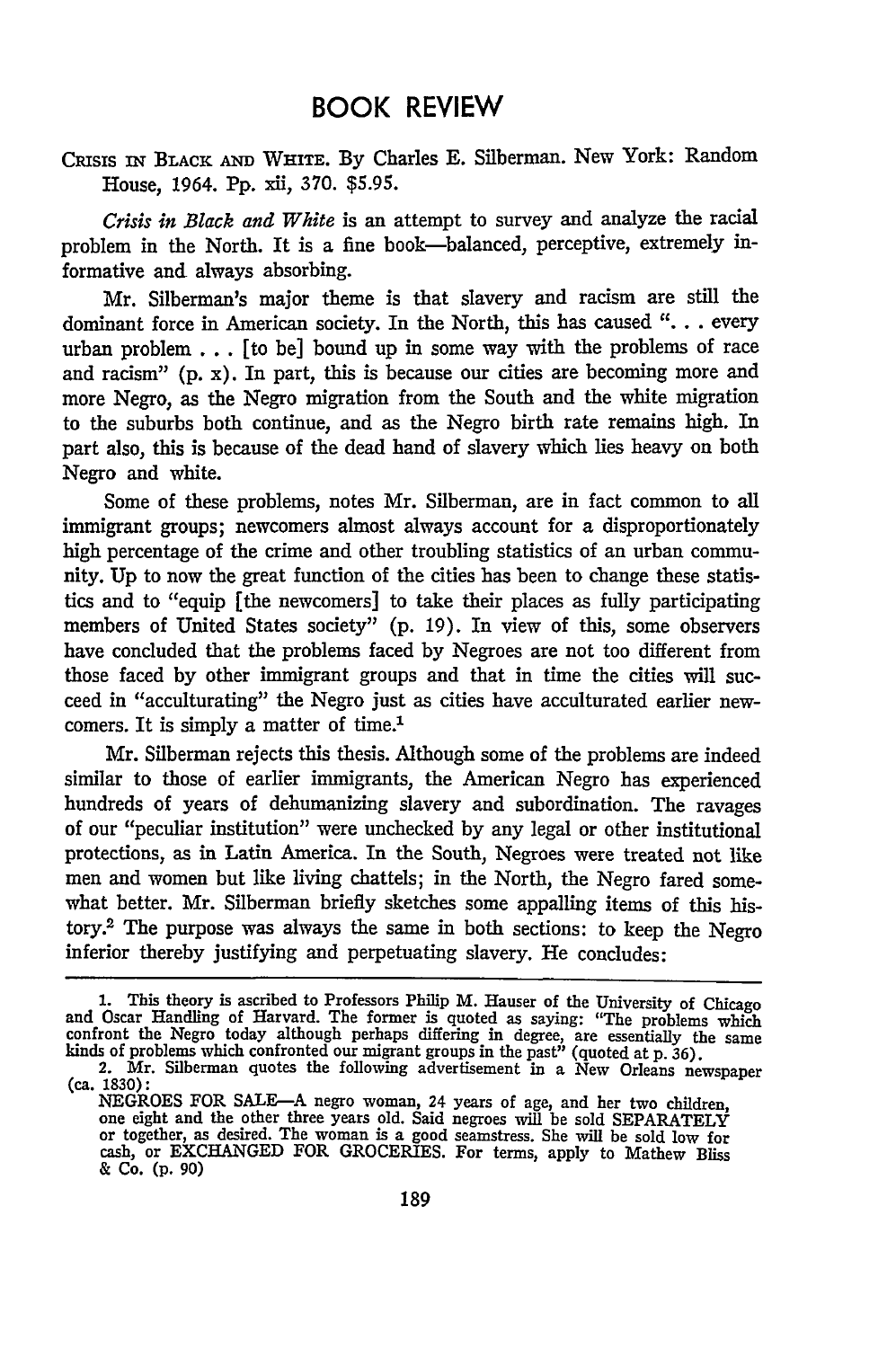It would be hard to conceive a system better designed to create the submissive, infantile, incontinent, undisciplined, dull, dependent "Sambo" of Southern legend. The results seem to justify the system: no one looking at the slaves could doubt their inferiority; to argue otherwise was to deny the evidence of one's senses (p. 91).

But slavery hurts the master as well as the slave-it has so imbued the American white with racist fears and prejudice that he is often fearful of helping or even allowing the Negro to achieve a place in society. Put shortly, he has refused to treat the Negro as a human. This is today's white man's burden-to rid himself of his fears and prejudices and to accept his responsibility for injustice. Nevertheless, many whites continue trying to perpetuate most of a status quo which treats the Negro as something less than a man.8

Mr. Silberman's exposition also serves to effectively refute the thesis that the problem is primarily economic---that if the widespread poverty, unemployment and lower class burdens under which Negroes suffer so much, are alleviated, the Negro problem will be a long way toward resolution.<sup>4</sup>

To this observer, this argument for the primacy of the economic factor mistakes effect for cause. Negroes suffer because they are black, regardless of how much money they have, although because they are black, they have less money. Like every society, America denies to those it represses a fair share of the material goods of life as well as the spiritual. But even if our unemployment and poverty problems were satisfactorily resolved tomorrow, our race problems will remain so long as racist fears **and** attitudes persist. This is not to say that improvement in material status would not improve racial attitudes, at least by removing the tinder box of competition for scarce jobs. Such economic improvement would also eliminate at least some of the ills of poverty common to all poor people, such as mental and physical illness, overcrowded housing and malnutrition. But so long as discrimination and prejudice continue, we will remain a society ridden with injustice, social and economic. For example, during the full employment of the late forties and early fifties, Negroes did not experience the staggering unemployment they now face. This led one union leader to declare at a meeting in Buffalo in November, 1963, that unemployment and automation are the only real problems---"when we had full employment, Negroes and whites all worked together." Not quite.

**<sup>3.</sup>** Although the Northern white's prejudice is less overt than the Southerner's, it has been equally effective in keeping the Negro subordinate. See Mr. Silberman's discussion at **pp.** 48-54.

Police treatment of Negroes in the North is an example of this: Negroes are not only subjected to more police brutality and arbitrariness than whites, but Negro communities<br>also get less police protection than white areas. Although this lesser police protection may<br>result, in part at least, from police fea attributable to less official concern with the lawlessness that exists among Negroes, so long as they keep such conduct within the Negro ghetto.

<sup>4.</sup> Cf. Kaplan, Segregation Litigation and the Schools-Part II: The General Northern<br>Problem, 58 Nw. U.L. Rev. 157, 207-11 (1963). ("Despite certain specifically racial<br>problems, it seems that the problem of de facto [schoo problem ...what lower class Negro children need is integration with middle class children of any race.")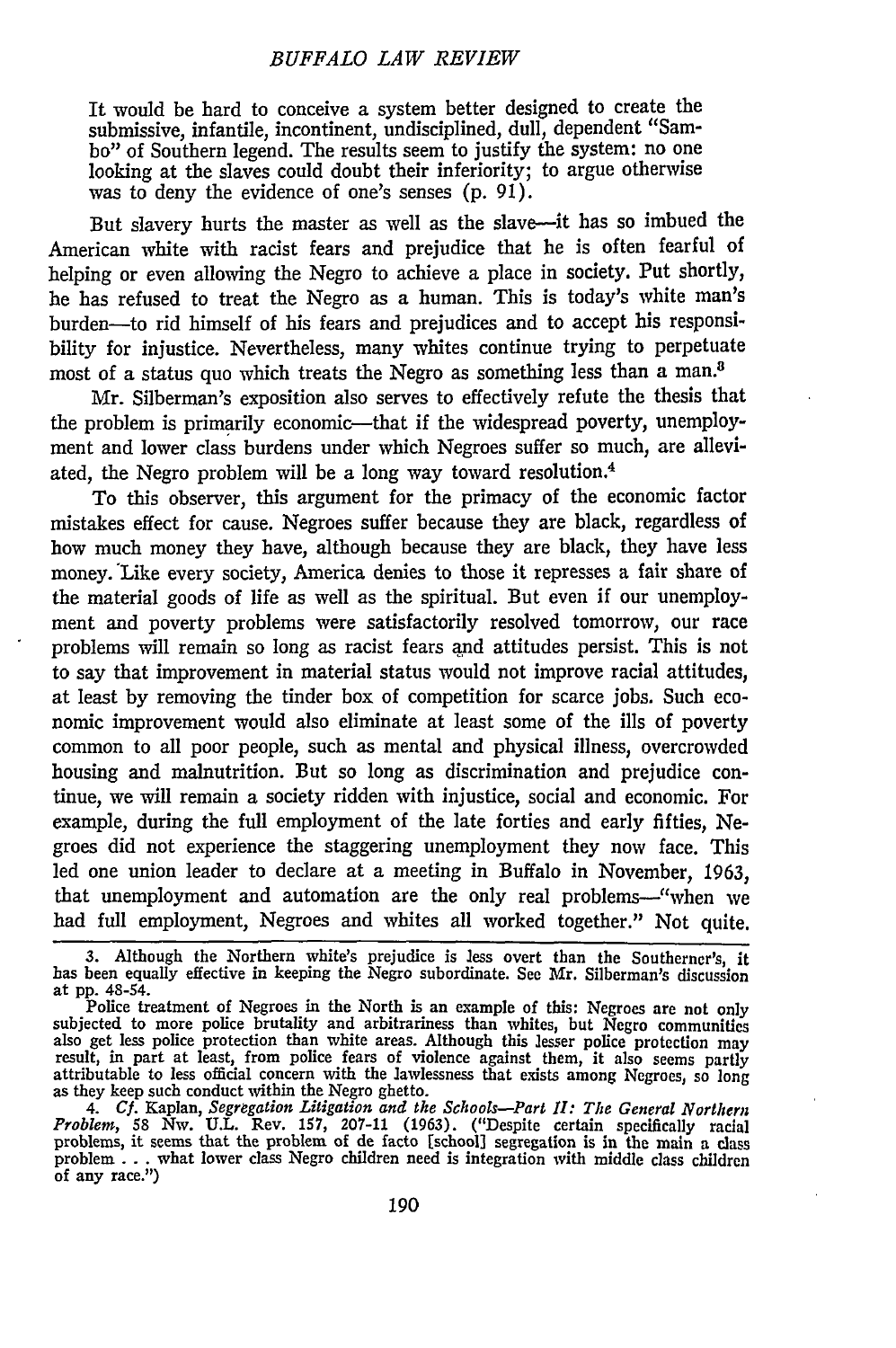### *BOOK REVIEW*

They may all have worked in the same plant, but the Negro was locked into a Negro job-menial and dirty-whereas the white had a chance to become a supervisor. Years of this have deprived Negroes of a chance to develop qualifying experience so that now, as Dean Ferguson has pointed out elsewhere in this issue, supposedly fair and objective standards preclude his advancement.

Slavery then is the "congenital defect" under which this nation suffers. We are "stained with prejudice." Although both North and South, Negro and white have suffered from it, it is obviously the Negro who has been the chief victim. Continually humiliated and debased, the Negro suffers from a stultifying apathy derived from self hatred. This self hatred and apathy in turn are a direct consequence of the servile dependency which the white masters, North and South, before and after 1863, have imposed. The result is a sense of being nobody. With numerous quotations from Ralph Ellison, James Baldwin, John Oliver Killens, W. E. B. DuBois and 6thers, Mr. Silberman brings out this sense of being nobody, of not counting, of being an "invisible man."

This self hatred is now declining but what is to replace it and how? This Mr. Silberman considers a problem of identity. Who is the Negro? What is his role in America and his relationship to white America? Why does he want and what does he propose to do with integration? Mr. Silberman concludes that these problems of identity must be resolved before the Negro can take his place in American society.

Mr. Silberman's focus on this issue of identity seems somewhat misplaced. In the first place, if American racism is to be eliminated or substantially reduced, there is no single or even a particular number of "redefinition [s] of what it means to be a Negro in the United States." For this reason, there is probably no one way or set of ways in which Negroes can or should relate to whites. Indeed, one would suspect that different Negroes want to relate in different ways. Few of these relationships must necessarily be determined predominantly by the fact of color, although it is unlikely that color be eradicated from American life, or even that it should be.

Moreover, if Mr. Silberman is right in his premise that the Negro's great problem is his destructive sense of identity, then the main task may be to eliminate the causes of this, so that the constructive and creative aspects of the Negro, whether individually or as a group, can develop. Thus, the problem is really not so much finding a new group identity as it is to eliminate the sources and ill effects of the old.

Mr. Silberman then discusses and rejects some of the proposed solutions to the northern racial problem. In some of his best pages, he notes that the achievement of civil rights is not enough, for this deals only with the white man's problem---discrimination by whites. The Negro's task is to take the initiative and, *by his own efforts,* to grapple with the social and political problems of jobs, schools and political organization. He must not only demand that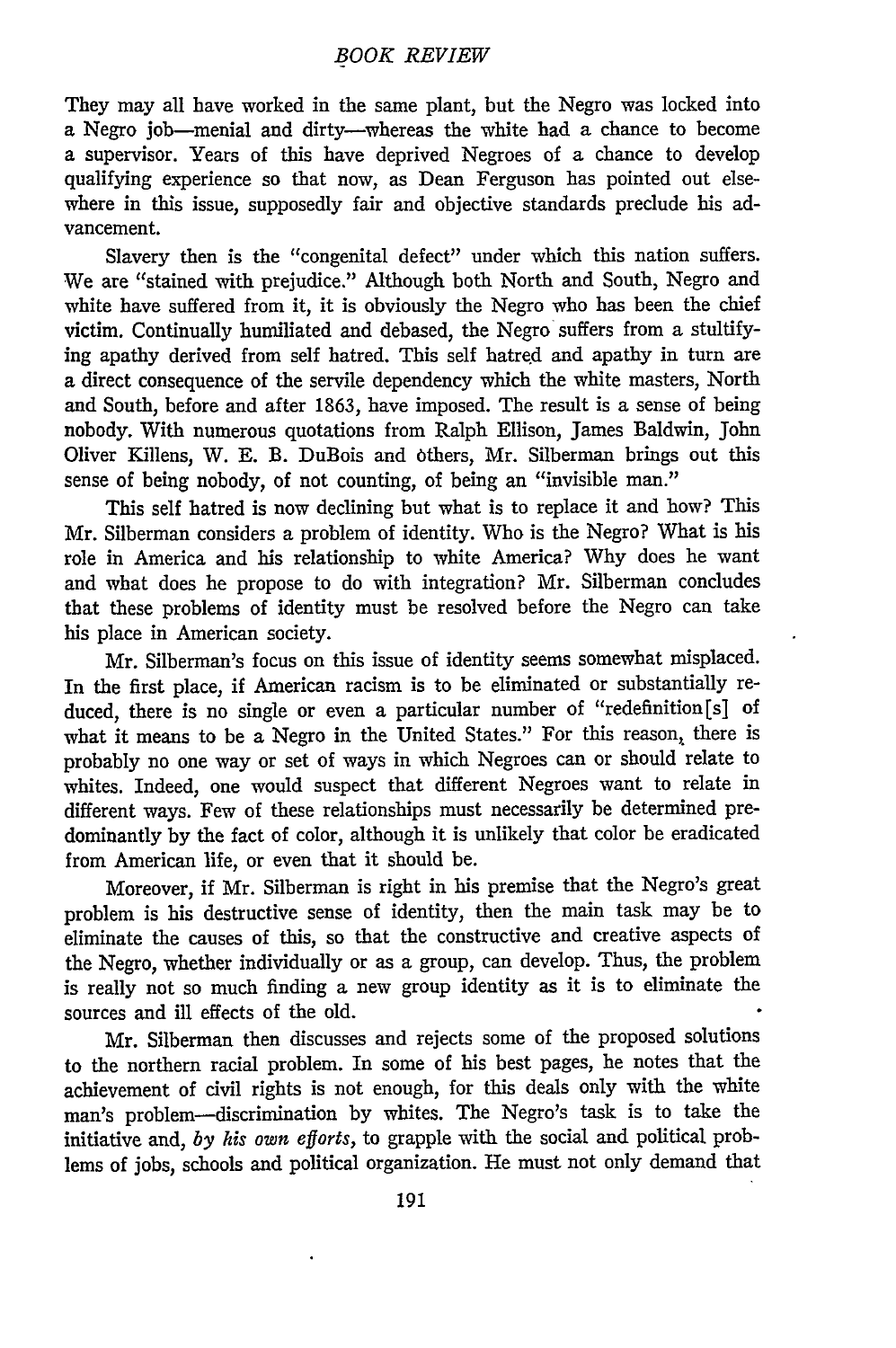society make available to him the skills indispensable to modern urban life, but he must try to use them effectively. In this connection, Mr. Silberman comments favorably on the achievements of the Black Muslim movement while deploring its racism in reverse; he sympathizes with the Negro's disenchantment with the white liberals, who are "in" society and therefore urge a gradualism which will not excessively upset the status quo. He comments acidly on the whites who have suddenly developed a devotion to the "neighborhood school," a devotion which seems to grow proportionately to the Negro's opportunities to go to such a school; he is particularly taken with Saul Alinsky's organizational work in Chicago which broke the pattern of "welfare colonialism" whereby whites and some unrepresentative Negro leaders impose their plans for "improvement" on the Negro community. Alinsky's work in Chicago with The Woodlawn Organization is the primary support for one of his basic themes: the Negro will not win his fight for freedom and equality unless he overcomes his apathy and fights for his own interests. "If Negroes are to gain a sense of potency and dignity, it is essential **...** that they take the initiative in action on their own behalf" **(p. 215).** The Negro must use the power of numbers which he is developing to better his own lot for only in that way will he escape the pattern of having things done for him-badly-and not *by* him.

This is not to say that the Negro can do the **job** all alone. Ours is still predominantly a white community, especially in business and politics. Although in some cities Negro voters may soon be able to influence the balance of power, **by** and large, Negroes cannot achieve justice and equality without some help from white friends and some sympathy from white leaders. Nevertheless, the lead must be taken **by** Negroes, with white support, not white direction.

Mr. Silberman does not restrict his criticism to the white community. Indeed, much of his book documents the many weaknesses and shortcomings in the Negro's efforts to cope with his problems. These include the sorry performance of most Negro political and other leaders on behalf of their people, the "floundering" phenomenon among young Negroes, and the weakness in the Negro family structure. **All** these are, of course, directly traceable to the heritage of slavery; indeed, as Mr. Silberman notes at one point in commenting on the Negro family: "Negroes raise families and live out their lives under conditions that would destroy a white middle-class family. . **.** . What is **amazing...** is not that so few Negroes have risen out of the slum, but that so many have **. . ." (pp. 228, 229).**

One of Mr. Silberman's best and most balanced chapters is on education. With a sense of perspective all too rare, he sees both the indispensability and the inadequacy of school integration. He documents the total failure of most northern school systems to grapple with this problem, noting that

To a degree that is only now beginning to be seen and understood, the schools have built their curricula on the quite unconscious assumption that children will enter with certain skills and attitudes-skills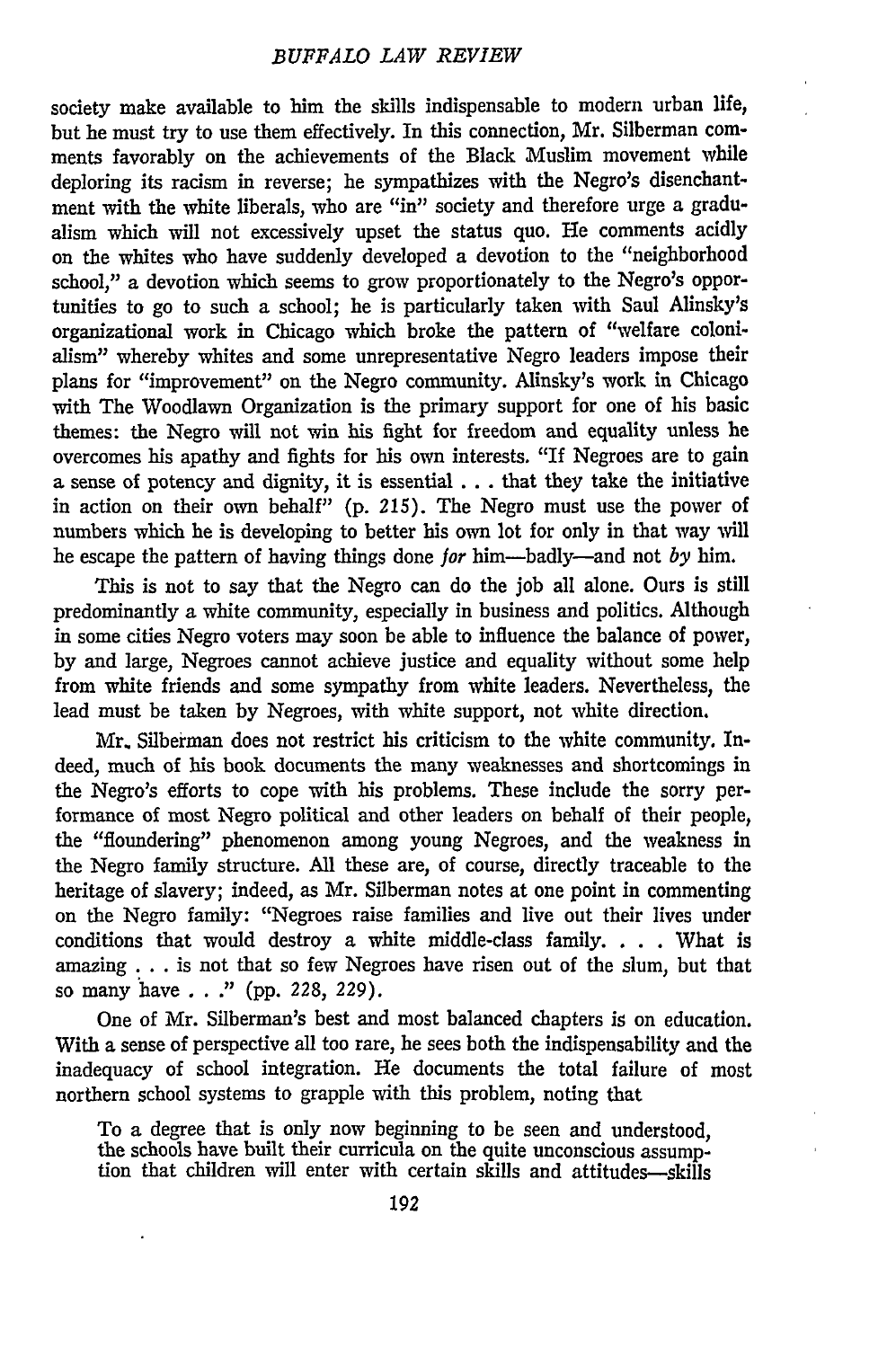#### *BOOK REVIEW*

and attitudes which the middle-class child in America tends to imbibe with the air he breathes, but which the lower-class child, white or black, all too frequently fails to acquire (pp. 267-68).

He is enthusiastic about the pre-school learning experiments of Dr. Martin Deutsch and is extremely dubious about integration which does nothing more than put white children next to Negroes.

He concludes that the only way to achieve integration which leads to genuine understanding is to bring

**...** the schools in Negro neighborhoods-and the schools in white slum areas as well-.... to the level of the very best schools in each city; until the schools do their job so well that children's educational performance no longer reflects their income or their social status or their ethnic group or their color. To say this is not to suggest indefinite postponement, but to demand that the public schools stop dithering with projects and demonstrations and turn immediately to their most pressing task; neither the large cities nor the nation as a whole can afford a public school system which fails to educate between **50** and 80 per cent of its Negro students (p. 304).

Mr. Silberman's comments on the job problem are especially relevant to the conference which comprises the occasion for this issue. After first pointing out the magnitude of the problem of Negro unemployment, he explores some causes and possible solutions. He rejects the argument that "Negro unemployment is due in only small measure to racial discrimination . **.** . [and that] the more important reasons are the handicaps of education, training and experience which Negroes share with other important groups" (p. 239).5

The fact is that the Negro problem is unique. As Mr. Silberman points out, our entire economy is shot through with discrimination, past and present. For example, Negroes are not qualified because they have been deprived of the opportunity to qualify. Even when Negro unemployment was proportionately less than today Negroes were kept in "Negro" jobs and prevented from rising. Moreover, "virtually every study of how people find jobs has indicated that the most common method is recommendation by a relative or friend . **..** but painfully few Negroes have relatives or friends working for corporations in anything but menial capacities"<sup>6</sup> (p. 243). Also, modern industry requires highly educated personnel but Negroes have too long been deprived of adequate education because they are Negroes.<sup>7</sup>

For these and other reasons, talk of competing on individual merit, no matter how fine in principle, dooms the Negro for our society has deprived the

<sup>5.</sup> This view is attributed to Professor Eli Ginzburg of Columbia University (p. 239).<br>6. Lefkowitz v. Farrell, C-9287-63 (N.Y. State Comm'n for Human Rights 1964), discussed *supra*, indicates how this pattern has exclude the sheet metal trades.

<sup>7.</sup> In a recent address at the State University of New York at Buffalo on July 16, 1964, Professor Kenneth Clark commented that prejudiced employers need not go out of their way to discriminate any more. They need simply apply their normal qualifying standards, for inferior Negro schools have taken care of the rest.